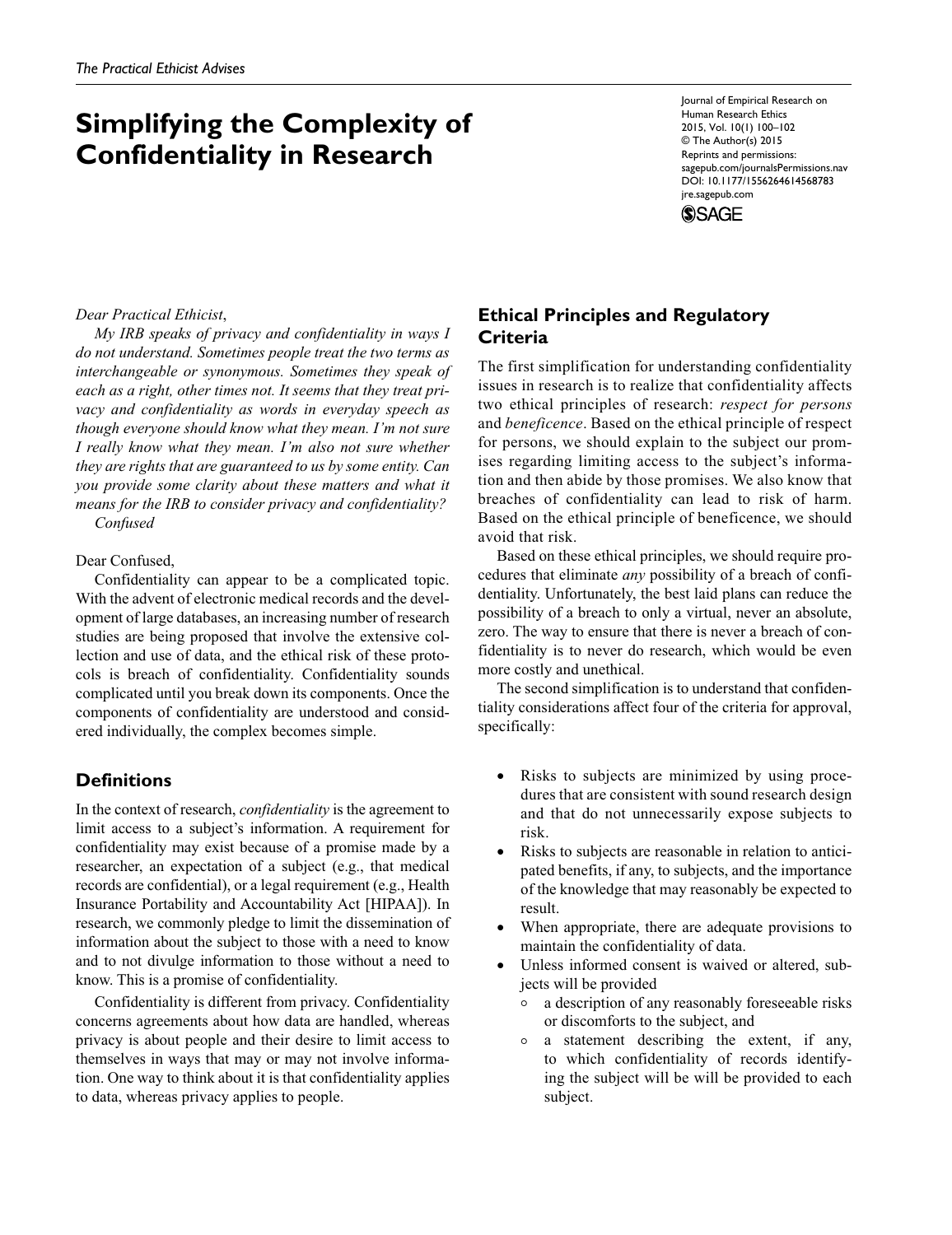### **Estimating Risk of Breach of Confidentiality**

Before considering the criteria, the Institutional Review Board (IRB) should ascertain the facts, conduct a risk analysis, and understand procedures that mitigate the risk of a breach of confidentiality. What data will be gathered? Who will have access to the data? And how will the data be stored and protected?

When there are difficult confidentiality issues in a research study, the IRB's discussion may move among these four criteria without resolving any one. Typically, agreement is reached when consensus is realized on one criterion, although the other three may not be adequately addressed. When a debate ends with "We are not happy with this research, but as long as the consent document is completely transparent regarding the risk of a breach of confidentiality, we are OK," you can be fairly certain that this has occurred. The solution is to consider the criteria sequentially; it may organize the debate if the IRB takes separate votes on each of the four criteria.

Risk has two components: probability of occurrence and magnitude of harm. The IRB should understand what informational harms may occur and then estimate the probability and magnitude of those harms. Magnitude can be assessed by considering the type of information being collected. Is the information about the subject's fast food preferences, the subject's terrorism activities, or something in between? Assessing the probability of harm requires discipline. As most people do, IRBs tend to overestimate the probability of unfamiliar events occurring, and to rely on gut impressions rather than on hard data (Janofsky & Starfield, 1981; Klitzman, 2013) A useful way to calibrate risk has been developed by Rid, Emanuel, and Wendler (2010).

The probability and magnitude of harms can be compared with published statistics on the probability and harm of a breach of confidentiality in daily life. For example, according to the Bureau of Justice, about 7% of readers of this column have been victims of identity theft (Harrell & Langton, 2013) Contrast this with the probability of a breach of health information protected by following HIPAA standards. The Office of Civil Rights reports about 2,500 incidents per year among all HIPAA covered entities nationwide (Office of Civil Rights, Health Information Privacy, 2014) If a research database is protected by the same standards used by a health care entity covered by HIPAA, the probability of a breach is much less than the risk of a breach in daily life and reasonably represents a minimal risk standard.

### **Determining Whether the Level of Risk to Confidentiality Is Acceptable**

Returning to the specific criteria, how should the IRB apply the criteria for approval to confidentiality? As noted before, the IRB should consider each criterion sequentially, focus on one criterion at a time, and resolve that criterion before moving on. If a criterion is not met, the research is not approvable and there is no value in considering the remaining criteria.

- Risks to subjects are minimized by using procedures that are consistent with sound research design and that do not unnecessarily expose subjects to risk.
	- <sup>|</sup> Is there another way to conduct the research that reduces risks and allows the research to meet its scientific aims? If the risk of a breach of confidentiality is no more than minimal, this criterion is met because minimal risk is minimized risk. If not, protecting the data with the same procedures the institution uses to protect data covered by HIPAA will keep risks minimal. In those rare cases where it is not possible to apply this standard without adversely affecting the science of the research, consultation with a data security expert is indicated.
- Risks to subjects are reasonable in relation to anticipated benefits, if any, to subjects, and the importance of the knowledge that may reasonably be expected to result.
	- $\circ$  If the only risk is that of a breach of confidentiality and that risk is no more than minimal, this criterion is met provided there is at least minimal benefit to subjects or minimal importance of knowledge expected to result. If the only risk is that of a breach of confidentiality and that risk is more than minimal, the IRB must make a judgment call to balance those risks against the benefits of the research.
- When appropriate, there are adequate provisions to maintain the confidentiality of data.
	- $\circ$  The question for the IRB is whether the investigator (including research staff and others who could conceivably breach confidentiality) will likely abide by the promises made to the subject. This criterion is not about risk, but is about maintaining agreements with the subject. It is possible that the first two criteria are met, but the procedures to maintain confidentiality might be insufficient for the investigator to abide by the promises made. Either the procedures to protect the data need to be strengthened or the promises made to subjects need to be relaxed.
- Unless informed consent is waived or altered, subjects will be provided a description of any reasonably foreseeable risks or discomforts to the subject, and a statement describing the extent, if any, to which confidentiality of records identifying the subject will be provided to each subject